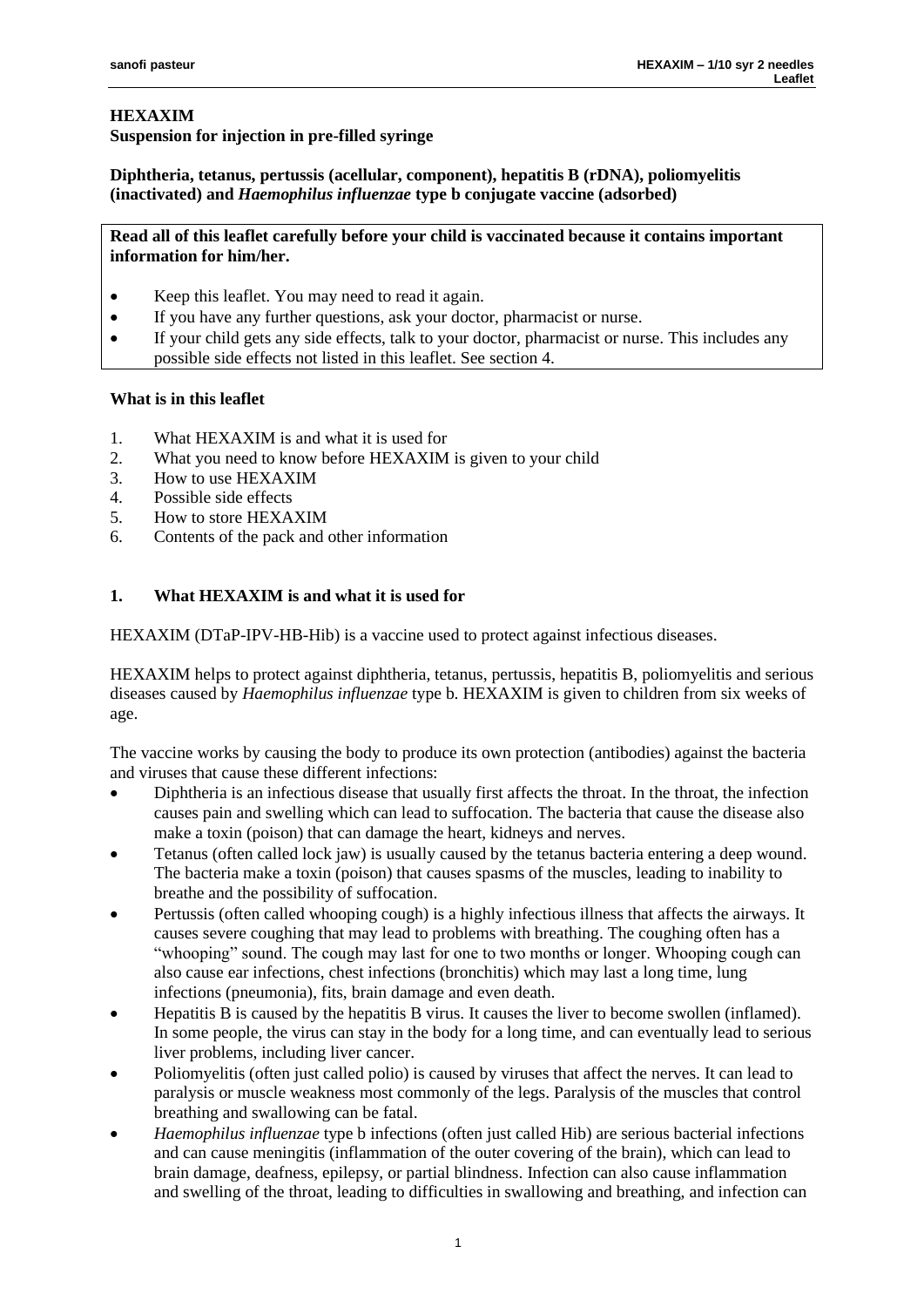affect other parts of the body such as the blood, lungs, skin, bones, and joints.

# **Important information about the protection provided**

- HEXAXIM will only help to prevent these diseases if they are caused by the bacteria or viruses targeted by the vaccine. Your child could get diseases with similar symptoms if they are caused by other bacteria or viruses.
- The vaccine does not contain any live bacteria or viruses and it cannot cause any of the infectious diseases against which it protects.
- This vaccine does not protect against infections caused by other types of *Haemophilus influenzae* nor against meningitis due to other micro-organisms.
- HEXAXIM will not protect against hepatitis infection caused by other agents such as hepatitis A, hepatitis C and hepatitis E.
- Because symptoms of hepatitis B take a long time to develop, it is possible for unrecognised hepatitis B infection to be present at the time of vaccination. The vaccine may not prevent hepatitis B infection in such cases.
- As with any vaccine, HEXAXIM may not protect 100% of children who receive the vaccine.

# **2. What you need to know before HEXAXIM is given to your child**

To make sure that HEXAXIM is suitable for your child, it is important to talk to your doctor or nurse if any of the points below apply to your child. If there is anything you do not understand, ask your doctor, pharmacist or nurse to explain.

### **Do not use HEXAXIM if your child:**

- has had respiratory disorder or swelling of the face (anaphylactic reaction) after administration of HEXAXIM.
- has had an allergic reaction
	- to the active substances,
	- to any of the excipients listed in section 6,
	- to glutaraldehyde, formaldehyde, neomycin, streptomycin or polymyxin B, as these substances are used during the manufacturing process,
	- after previous administration of HEXAXIM or any other diphtheria, tetanus, pertussis, poliomyelitis, hepatitis B or Hib containing vaccines.
- suffered from a severe reaction affecting the brain (encephalopathy) within 7 days of a prior dose of a pertussis vaccine (acellular or whole cell pertussis).
- has an uncontrolled condition or severe illness affecting the brain and nervous system (uncontrolled neurologic disorder) or uncontrolled epilepsy.

### **Warnings and precautions**

Talk to your doctor, pharmacist or nurse before vaccination if your child:

- has a moderate or high temperature or an acute illness (e.g. fever, sore throat, cough, cold or flu). Vaccination with HEXAXIM may need to be delayed until your child is better.
- has had any of the following events after receiving a pertussis vaccine, as the decision to give further doses of pertussis containing vaccine will need to be carefully considered:

- fever of 40°C or above within 48 hours of vaccination not due to another identifiable cause.

- collapse or shock-like state with hypotonic-hyporesponsive episode (drop in energy) within 48 hours of vaccination.

- persistent, inconsolable crying lasting 3 hours or more, occurring within 48 hours of vaccination.

- fits (convulsions) with or without fever, occurring within 3 days of vaccination.
- previously had Guillain-Barré syndrome (temporary inflammation of nerves causing pain, paralysis and sensitivity disorders) or brachial neuritis (severe pain and decreased mobility of arm and shoulder) after being given a vaccine containing tetanus toxoid (an inactivated form of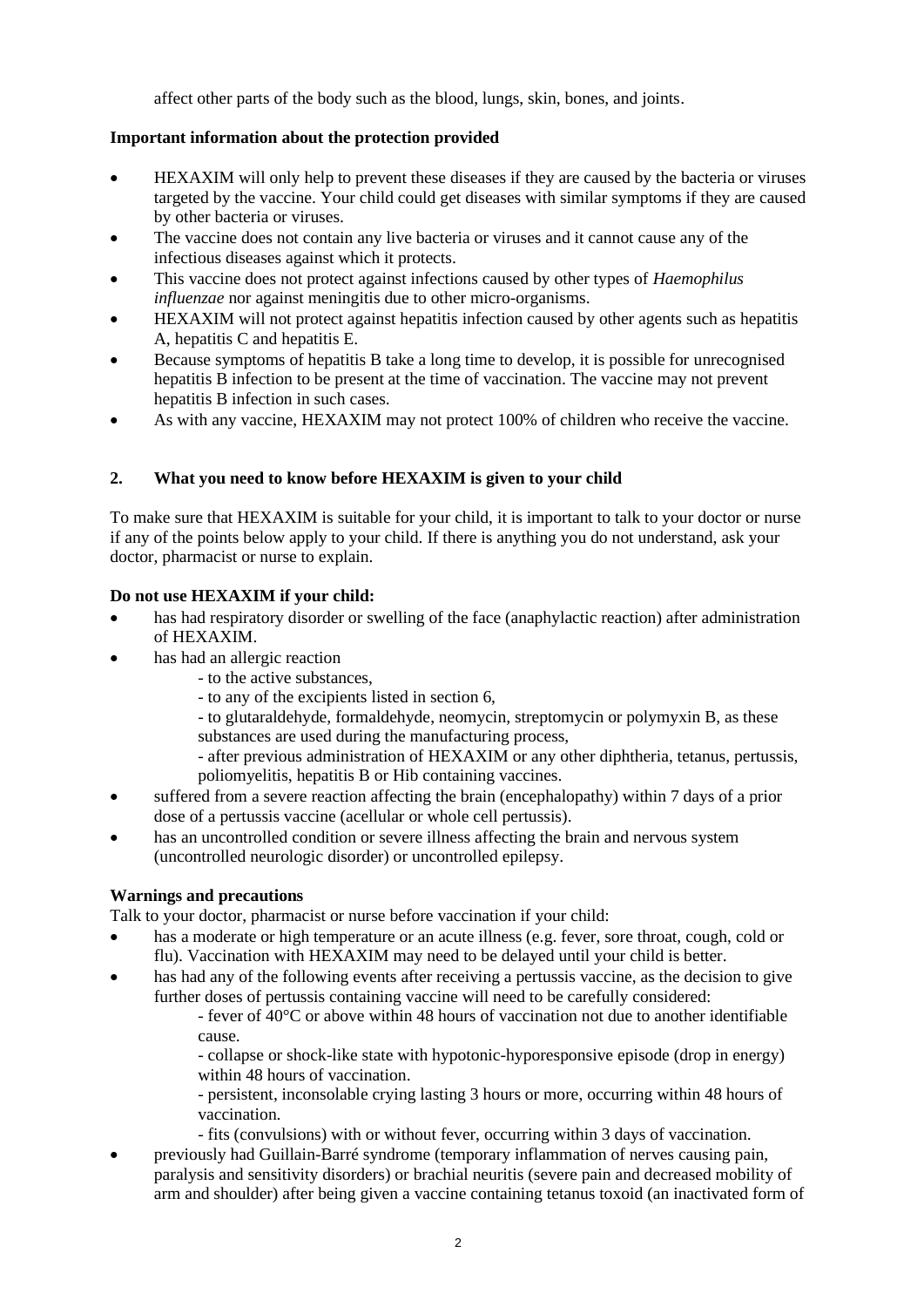tetanus toxin). In this case, the decision to give any further vaccine containing tetanus toxoid should be evaluated by your doctor.

- is having a treatment that suppresses her/his immune system (the body's natural defenses) or has any disease that causes the weakness of the immune system. In these cases the immune response to the vaccine may be decreased. It is normally recommended to wait until the end of the treatment or disease before vaccinating. However children with long standing problems with their immune system such as HIV infection (AIDS) may still be given HEXAXIM but the protection may not be as good as in children whose immune system is healthy.
- suffers from an acute or chronic illness including chronic renal insufficiency or failure (inability of the kidneys to work properly).
- suffers from any undiagnosed illness of the brain or epilepsy which is not controlled. Your doctor will assess the potential benefit offered by vaccination.
- has any problems with the blood that cause easy bruising or bleeding for a long time after minor cuts. Your doctor will advise you whether your child should have HEXAXIM.

Fainting can occur following, or even before, any needle injection. Therefore, tell your doctor or nurse your child fainted with a previous injection.

### **Other medicines or vaccines and HEXAXIM**

Tell your doctor or nurse if your child is taking, has recently taken or might take any other medicines or vaccines.

HEXAXIM can be given at the same time as other vaccines such as pneumococcal vaccines, measlesmumps-rubella vaccines, rotavirus vaccines or meningococcal vaccines.

When given at the same time with other vaccines, HEXAXIM will be given at different injection sites.

#### **HEXAXIM contains phenylalanine, potassium and sodium**

HEXAXIM contains 85 micrograms phenylalanine in each 0.5 ml dose. Phenylalanine may be harmful if you have phenylketonuria (PKU), a rare genetic disorder in which phenylalanine builds up because the body cannot remove it properly.

HEXAXIM contains less than 1 mmol potassium (39 mg) and less than 1 mmol sodium (23 mg) per dose, that is to say essentially "potassium-free" and "sodium-free".

#### **3. How to use HEXAXIM**

HEXAXIM will be given to your child by a doctor or nurse trained in the use of vaccines and who are equipped to deal with any uncommon severe allergic reaction to the injection (see section 4 Possible side effects).

HEXAXIM is given as an injection into a muscle (intramuscular route IM) in the upper part of your child's leg or upper arm. The vaccine will never be given into a blood vessel or into or under the skin.

The recommended dose is as follows:

#### First course of vaccination (primary vaccination)

Your child will receive either two injections given at an interval of two months or three injections given at an interval of one to two months (at least four weeks apart). This vaccine should be used according to the local vaccination programme.

#### Additional injections (booster)

After the first course of injections, your child will receive a booster dose, in accordance with local recommendations, at least 6 months after the last dose of the first course. Your doctor will tell you when this dose should be given.

### **If you forget one dose of HEXAXIM**

If your child misses a scheduled injection, it is important that you discuss with your doctor or nurse who will decide when to give the missed dose.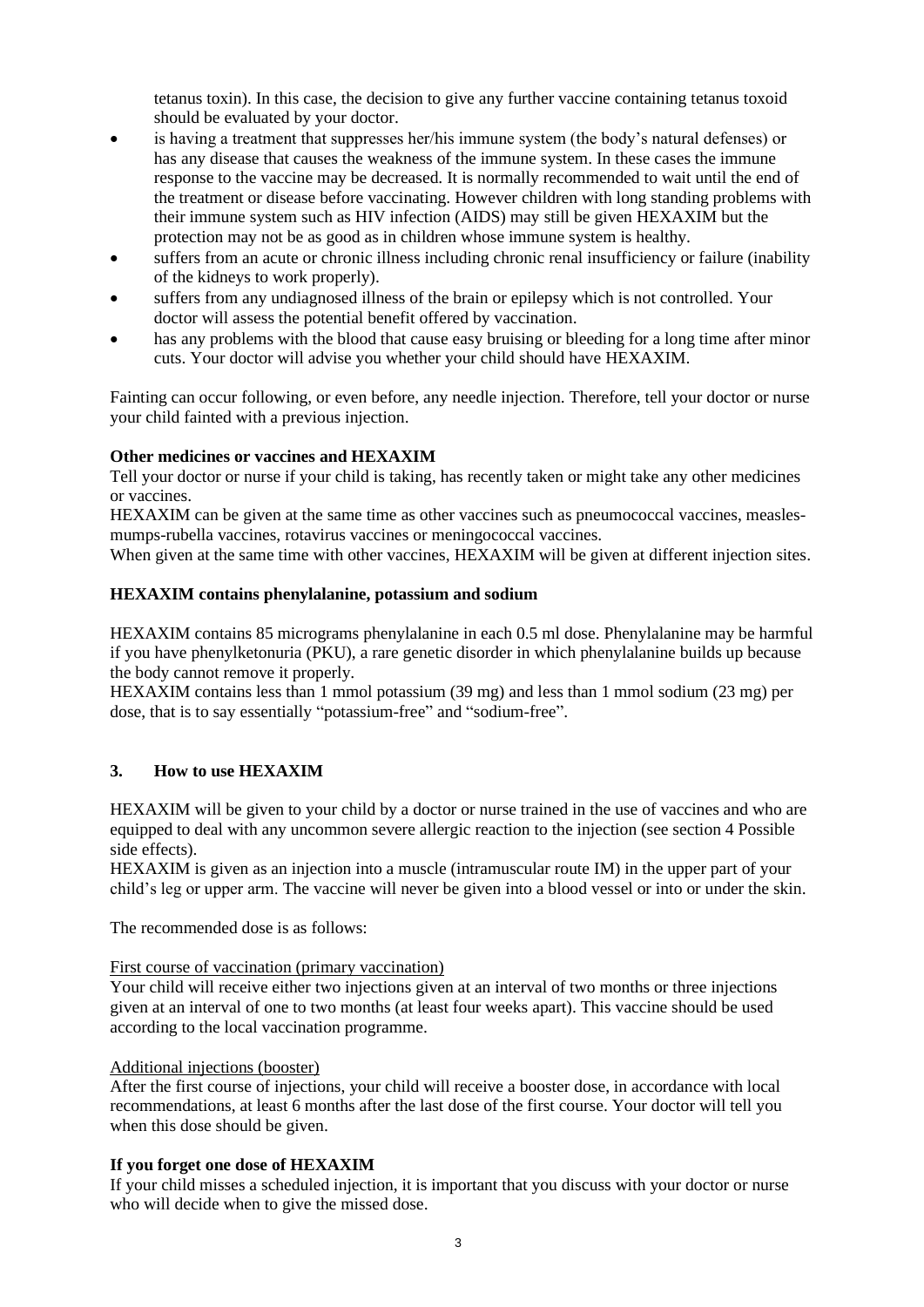It is important to follow the instructions from the doctor or nurse so that your child completes the course of injections. If not, your child may not be fully protected against the diseases.

If you have any further questions on the use of this vaccine, ask your doctor, pharmacist or nurse.

# **4. Possible side effects**

Like all medicines, this vaccine can cause side effects, although not everybody gets them.

### **Serious allergic reactions (anaphylactic reaction)**

If any of these symptoms occur after leaving the place where your child received his/her injection, you must consult a doctor IMMEDIATELY:

- difficulty in breathing
- blueness of the tongue or lips
- a rash
- swelling of the face or throat
- sudden and serious malaise with drop in blood pressure causing dizziness and loss of consciousness, accelerated heart rate associated with respiratory disorders.

When these signs or symptoms (signs or symptoms of anaphylactic reaction) occur they usually develop quickly after the injection is given and while the child is still in the clinic or doctor's surgery.

Serious allergic reactions are a rare possibility (may affect up to 1 in 1,000 people) after receiving this vaccine.

### **Other side effects**

If your child experiences any of the following side effects, please tell your doctor, nurse or pharmacist.

- Very common side effects (may affect more than 1 in 10 people) are:
	- loss of appetite (anorexia)
	- crying
	- sleepiness (somnolence)
	- vomiting
	- pain, redness or swelling at the injection site
	- irritability
	- fever (temperature 38°C or higher)
- Common side effects (may affect up to 1 in 10 people) are:
	- abnormal crying (prolonged crying)
	- diarrhoea
	- injection site hardness (induration)
- Uncommon side effects (may affect up to 1 in 100 people) are:
	- allergic reaction
	- lump (nodule) at the injection site
	- high fever (temperature 39.6°C or higher)
- Rare side effects (may affect up to 1 in 1,000 people) are:
	- rash

- large reactions at the injection site (larger than 5 cm), including extensive limb swelling from the injection site beyond one or both joints. These reactions start within 24-72 hours after vaccination, may be associated with redness, warmth, tenderness or pain at the injection site, and get better within 3-5 days without the need for treatment.

- fits (convulsions) with or without fever.
- Very rare side effects (may affect up to 1 in 10,000 people) are:
	- episodes when your child goes into a shock-like state or is pale, floppy and unresponsive for a period of time (hypotonic reactions or hypotonic hyporesponsive episodes HHE).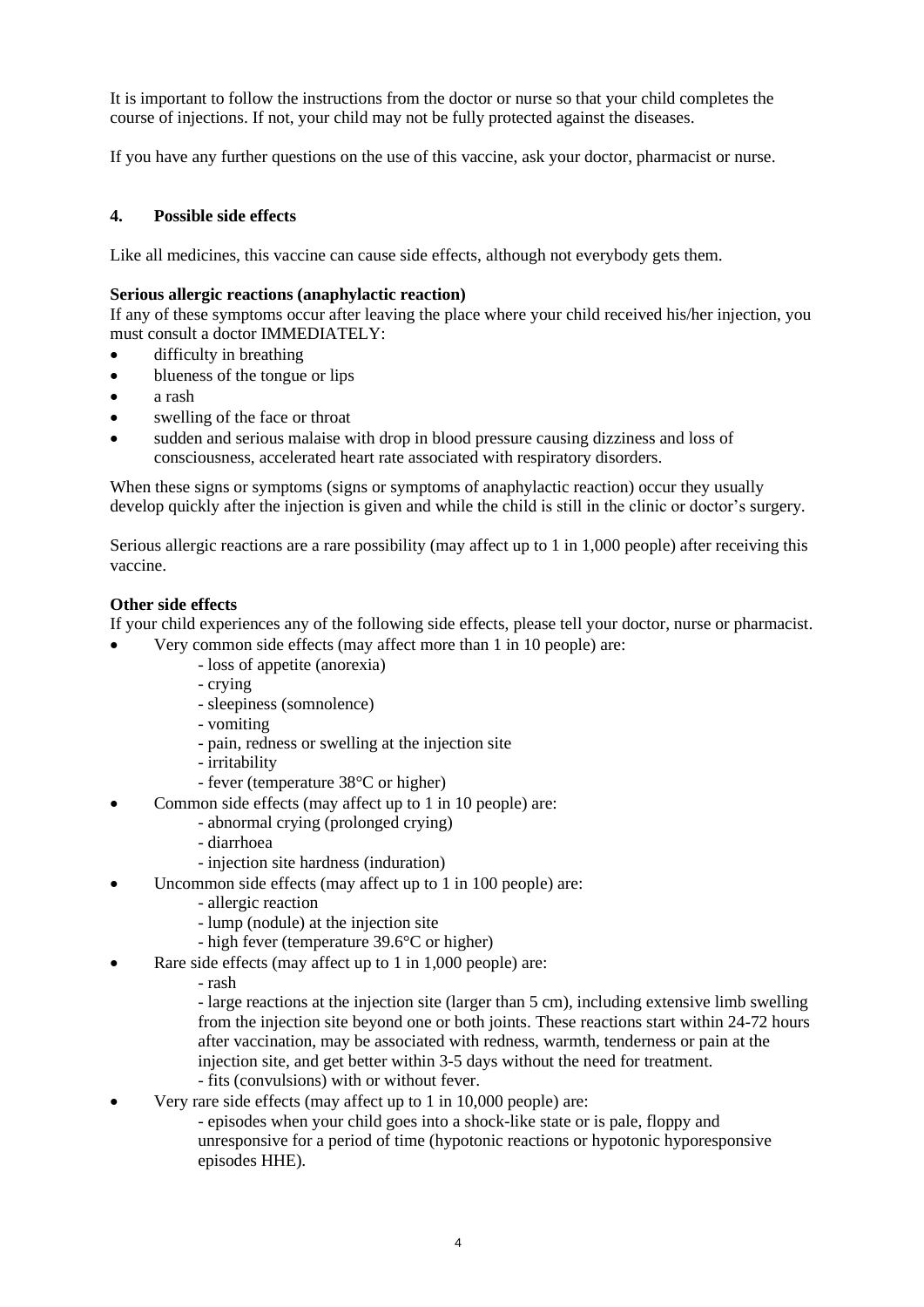## **Potential side effects**

Other side effects not listed above have been reported occasionally with other diphtheria, tetanus, pertussis, poliomyelitis, hepatitis B or Hib containing vaccines and not directly with HEXAXIM:

- Temporary inflammation of nerves causing pain, paralysis and sensitivity disorders (Guillain-Barré syndrome) and severe pain and decreased mobility of arm and shoulder (brachial neuritis) have been reported after administration of a tetanus containing vaccine.
- Inflammation of several nerves causing sensory disorders or weakness of limbs (polyradiculoneuritis), facial paralysis, visual disturbances, sudden dimming or loss of vision (optic neuritis), inflammatory disease of brain and spinal cord (central nervous system demyelination, multiple sclerosis) have been reported after administration of a hepatitis B antigen containing vaccine.
- Swelling or inflammation of the brain (encephalopathy/encephalitis).
- In babies born very prematurely (at or before 28 weeks of gestation) longer gaps than normal between breaths may occur for 2 - 3 days after vaccination.
- Swelling of one or both feet and lower limbs which may occur along with bluish discoloration of the skin (cyanosis), redness, small areas of bleeding under the skin (transient purpura) and severe crying following vaccination with *Haemophilus influenzae* type b containing vaccines. If this reaction occurs, it is mainly after first injections and within the first few hours following vaccination. All symptoms should disappear completely within 24 hours without need for treatment.

## **Reporting of side effects**

If your child gets any side effects, talk to your doctor, pharmacist or nurse. This includes any possible side effects not listed in this leaflet. By reporting side effects you can help provide more information on the safety of this medicine.

# **5. How to store HEXAXIM**

Keep this vaccine out of the sight and reach of children. Do not use this vaccine after the expiry date which is stated on the carton and the label after EXP. The expiry date refers to the last day of that month. Store in a refrigerator (2<sup>o</sup>C - 8<sup>o</sup>C). Do not freeze.

Keep the vaccine in the outer carton in order to protect from light.

Do not throw away any medicines via wastewater or household waste. Ask your pharmacist how to throw away medicines you no longer use. These measures will help to protect the environment.

### **6. Contents of the pack and other information**

# **What HEXAXIM contains**

| The active substances are per dose $(0.5 \text{ ml})^1$ : |                                     |
|-----------------------------------------------------------|-------------------------------------|
| Diphtheria Toxoid                                         | not less than 20 $IU^2$             |
| <b>Tetanus Toxoid</b>                                     | not less than 40 IU <sup>2, 3</sup> |
| Bordetella pertussis antigens                             |                                     |
| Pertussis Toxoid                                          | 25 micrograms                       |
| Filamentous Haemagglutinin                                | 25 micrograms                       |
| Poliovirus (Inactivated) <sup>4</sup>                     |                                     |
| Type 1 (Mahoney)                                          | 40 D antigen units <sup>5</sup>     |
| Type 2 (MEF-1)                                            | 8 D antigen units <sup>5</sup>      |
| Type 3 (Saukett)                                          | 32 D antigen units $5$              |
| Hepatitis B surface antigen <sup>6</sup>                  | 10 micrograms                       |
| Haemophilus influenzae type b polysaccharide              | 12 micrograms                       |
| (Polyribosylribitol Phosphate)                            |                                     |
| conjugated to Tetanus protein                             | 22-36 micrograms                    |
|                                                           |                                     |